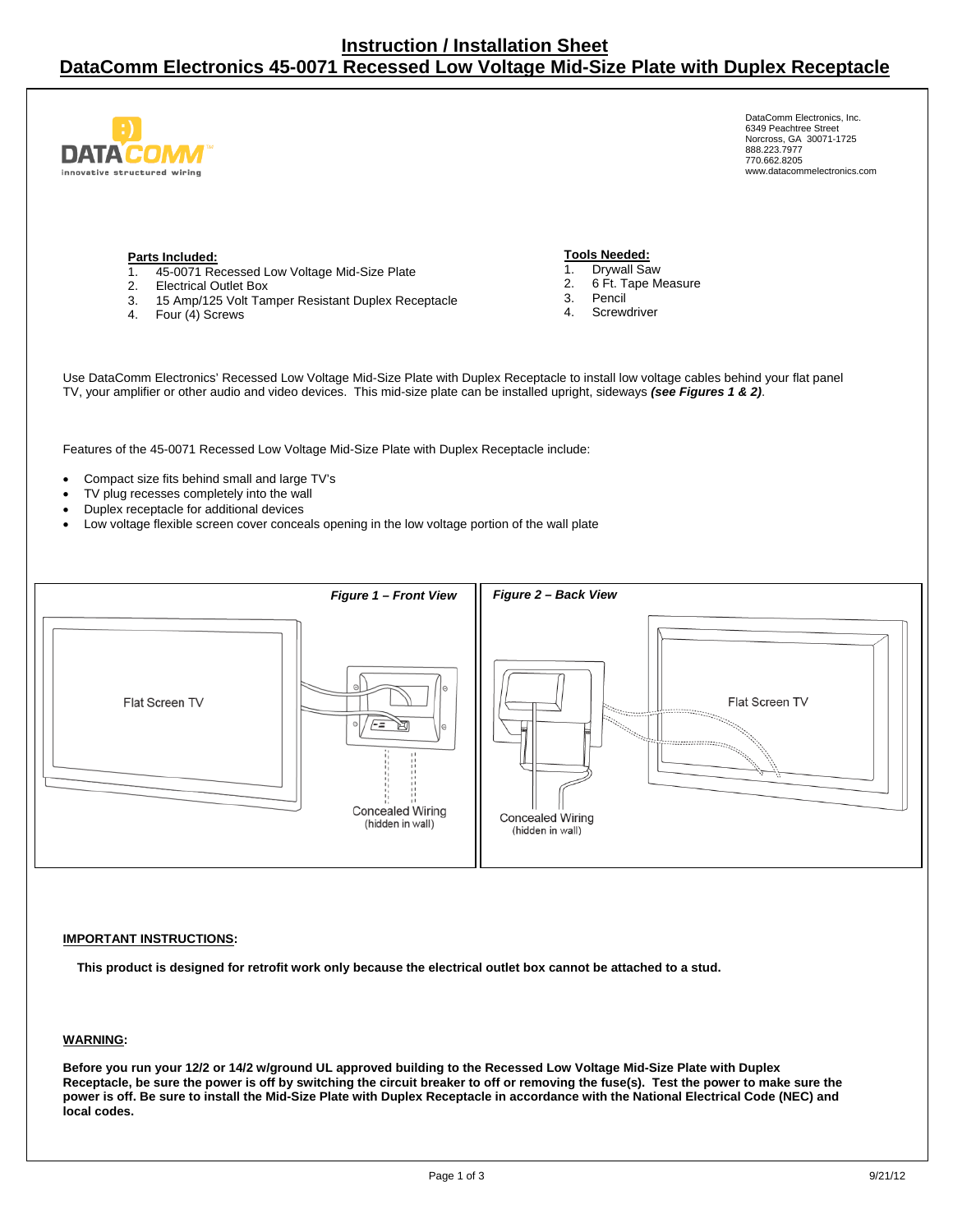# **DATA** 888.223.7977 www.datacommelectronics.com

#### **Installation Instructions:**



#### **Figure 1**

Top view - shows needed space between the drywall and the studs. Receptacle side of the Mid-Size Plate should be 3" from the stud but no more than 5" (review picture carefully).



#### **Figure 2**

Using the template supplied (see page 2 of instruction sheet), trace the opening needed. Using a drywall saw, cut a hole in the drywall the size of the template. *See Figure 1* before tracing your opening. **Remember, the plates are designed to be mounted between the studs.**



**Figure 3**  Run the source of power to the included electrical outlet box.

outlet box until the receptacle is firmly secured.



 **Fig. 5** 

#### **Figure 5**

**Figure 4** 

Now use the four screws provided to secure the electrical outlet box to the mounting studs on the backside of the Mid-Size Plate.

Using the supplied duplex receptacle, connect the Recessed Mid-Size Plate to the piece of 12/2 or 14/2 with ground UL approved electrical building wire that you have pulled from a power source. Strip off approximately 3 inches of the outer jacket of the UL approved building wire. Be careful not to cut the jacket of the inner wires. Connect the hot line (black) wire to the brass colored terminal screw and neutral (white) wire to the silver colored terminal screw. Be sure to connect the grounding (green) or bare grounding wire to the green colored terminal screw *(see Fig 3).* Once you have wired the Duplex Receptacle, screw the Duplex Receptacle into the electrical





*Important:* Before installing the Recessed Mid-Size Plate with Duplex Receptacle into the template opening, make sure to pull your low voltage cables through the low voltage cable opening. If you have more than 4 cables you can remove the flexible plate that seals the low voltage cable opening. This allows for more cables to be pulled through the opening.

After you have pulled your low voltage or A/V cables through the low voltage opening: Start with the bottom of the Recessed Mid-Size Plate and slowly slide the plate into the opening. Swing the top of the plate into position until the entire Mid-Size Plate is flush with the wall. Now screw down the screws with wings; these wings fasten tightly against the back of the drywall.

#### **Figure 7**

Your new 45-0071 Recessed Low Voltage Mid-Size Plate with Duplex Receptacle is now installed and ready for the flat panel TV mount to be installed. Install your flat panel TV mounting bracket per the flat panel TV bracket manufacturer's instructions.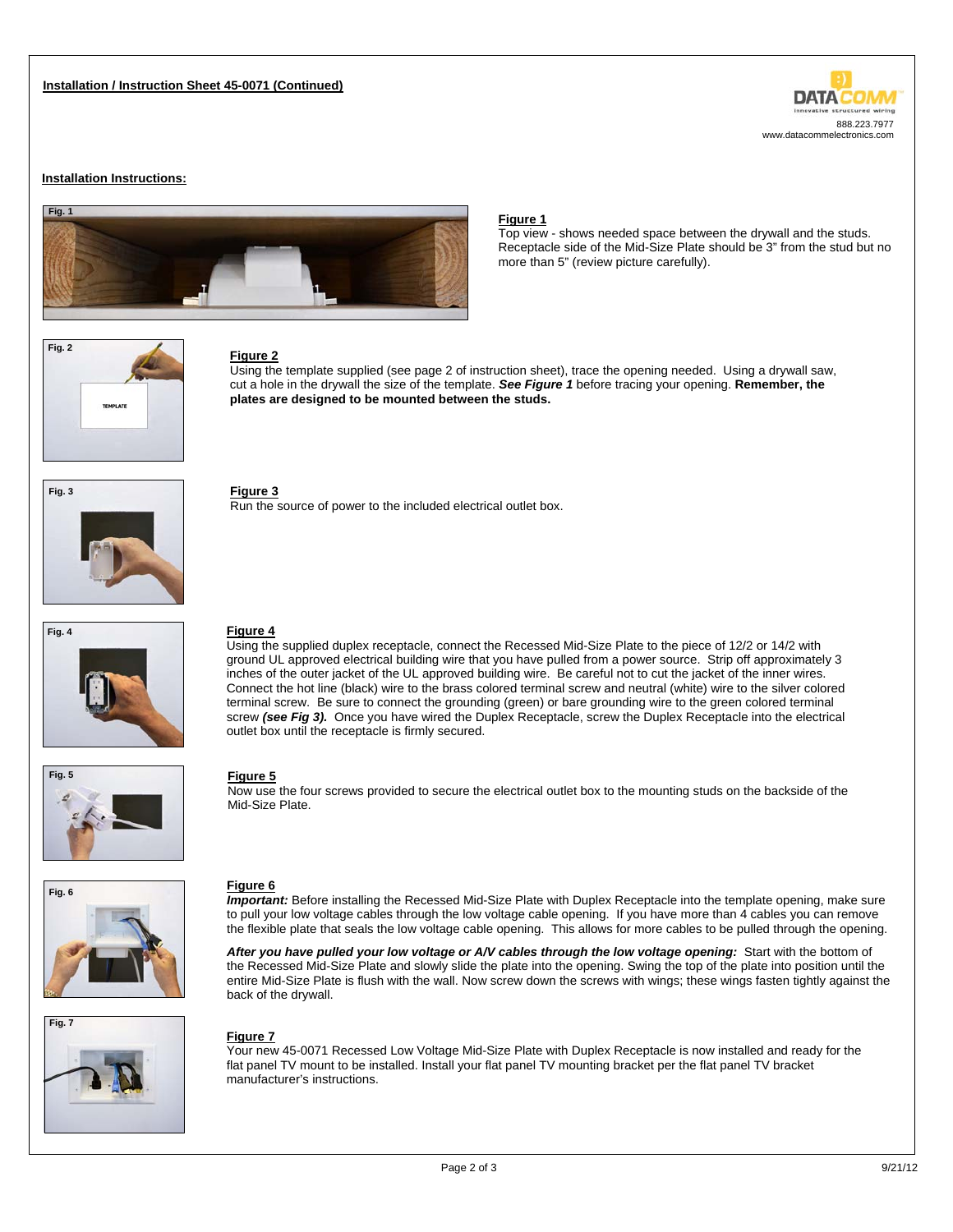**Installation / Instruction Sheet 45-0071 (Continued)** 

3026001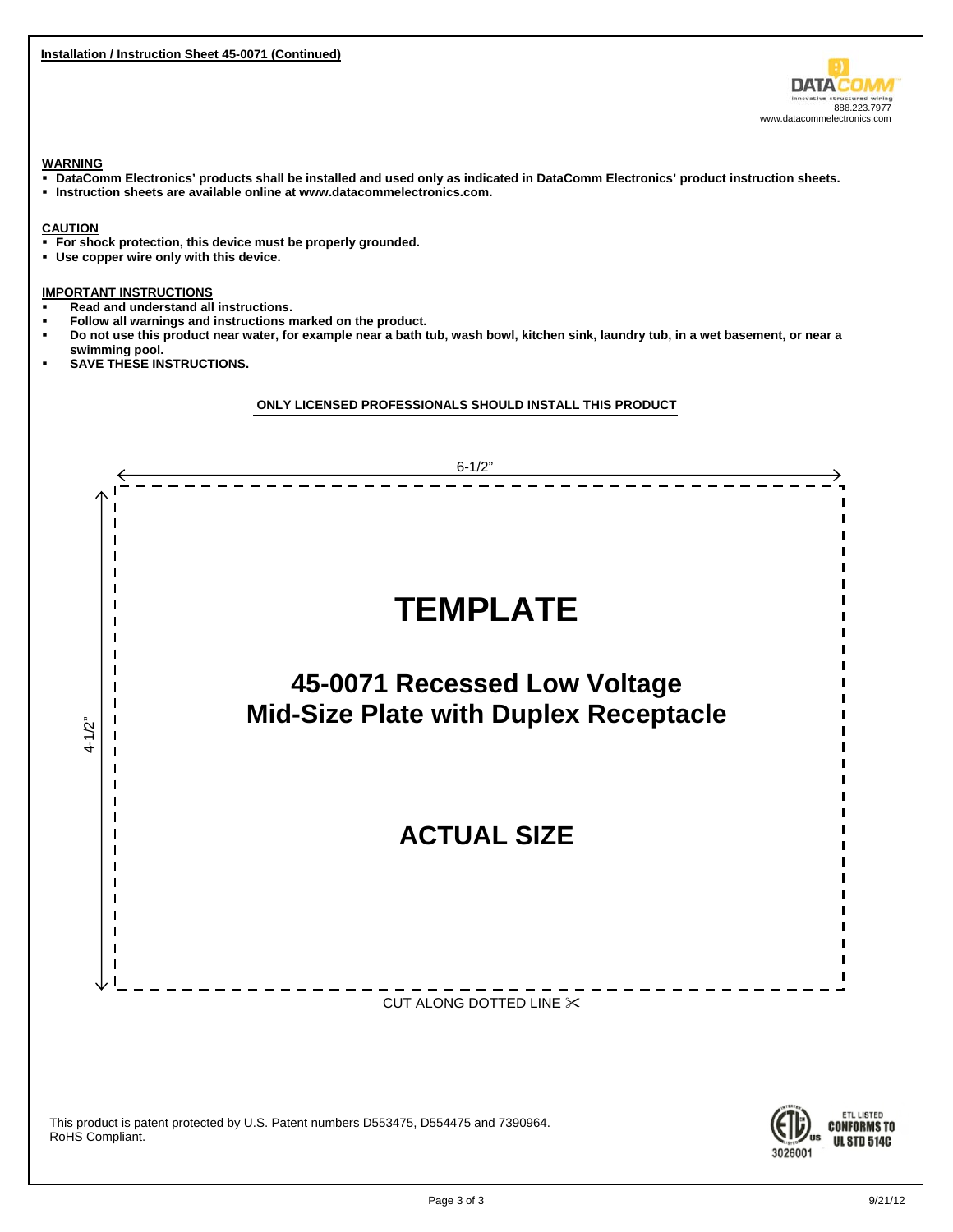

- 1. 45-0081 Recessed Low Voltage Mid-Size Plate
- 
- **Tools Needed:**
- 1. Drywall Saw
- 2. 6 Ft. Tape Measure
- 3. Pencil
- 4. Screwdriver

Use DataComm Electronics' Recessed Low Voltage Mid-Size Plate with Duplex Surge Suppressor to install low voltage cables behind your flat panel TV, your amplifier or other audio and video devices. This mid-size plate can be installed upright, sideways.

Features of the 45-0081 Recessed Low Voltage Mid-Size Plate with Duplex Surge Suppressor include:

- Compact size fits behind small and large TV's
- TV plug recesses completely into the wall
- Duplex receptacle for additional devices
- Low voltage flexible screen cover conceals opening in the low voltage portion of the wall plate



#### **IMPORTANT INSTRUCTIONS:**

#### **This product is designed for retrofit work only because the electrical outlet box cannot be attached to a stud.**

This product is designed to alert you if you ever lose surge protection. The Surge Suppressor Receptacle is designed to provide protection against shortterm over-voltage conditions as well as from RFI (radio frequency interference). The Surge Suppressor cannot survive, or provide protection in the rare event of a direct lightning strike on the service power line. The Surge Suppressor alerts you to the failure of the surge protection component by means of an audible signal. If alarm sounds, device has "received" power surges in excess of its capacity and is no longer functioning as a surge protector. To shut off alarm, simply turn the "Alarm Off" screw on the front of the receptacle clockwise. Note: When alarm sounds and the "Alarm Off" screw is turn off, the receptacle still functions as a normal duplex receptacle without surge protection.

#### **WARNING:**

**Before you run your 12/2 or 14/2 w/ground UL approved building wire to the Recessed Low Voltage Mid-Size Plate with Duplex Surge Suppressor, be sure the power is off by switching the circuit breaker to off or removing the fuse(s). Test the power to make sure the power is off. Be sure to install the Mid-Size Plate with Duplex Surge Suppressor in accordance with the National Electrical Code (NEC) and local codes.** 

#### **Installation Instructions:**



#### **Figure 1**

Top view - shows needed space between the drywall and the studs. Receptacle side of the Mid-Size Plate should be 3" from the stud but no more than 5" (review picture carefully).



#### **Figure 2**

Using the template supplied (see page 3 of instruction sheet), trace the opening needed. Using a drywall saw, cut a hole in the drywall the size of the template. *See Figure 1* before tracing your opening. **Remember, the plates are designed to be mounted between the studs.**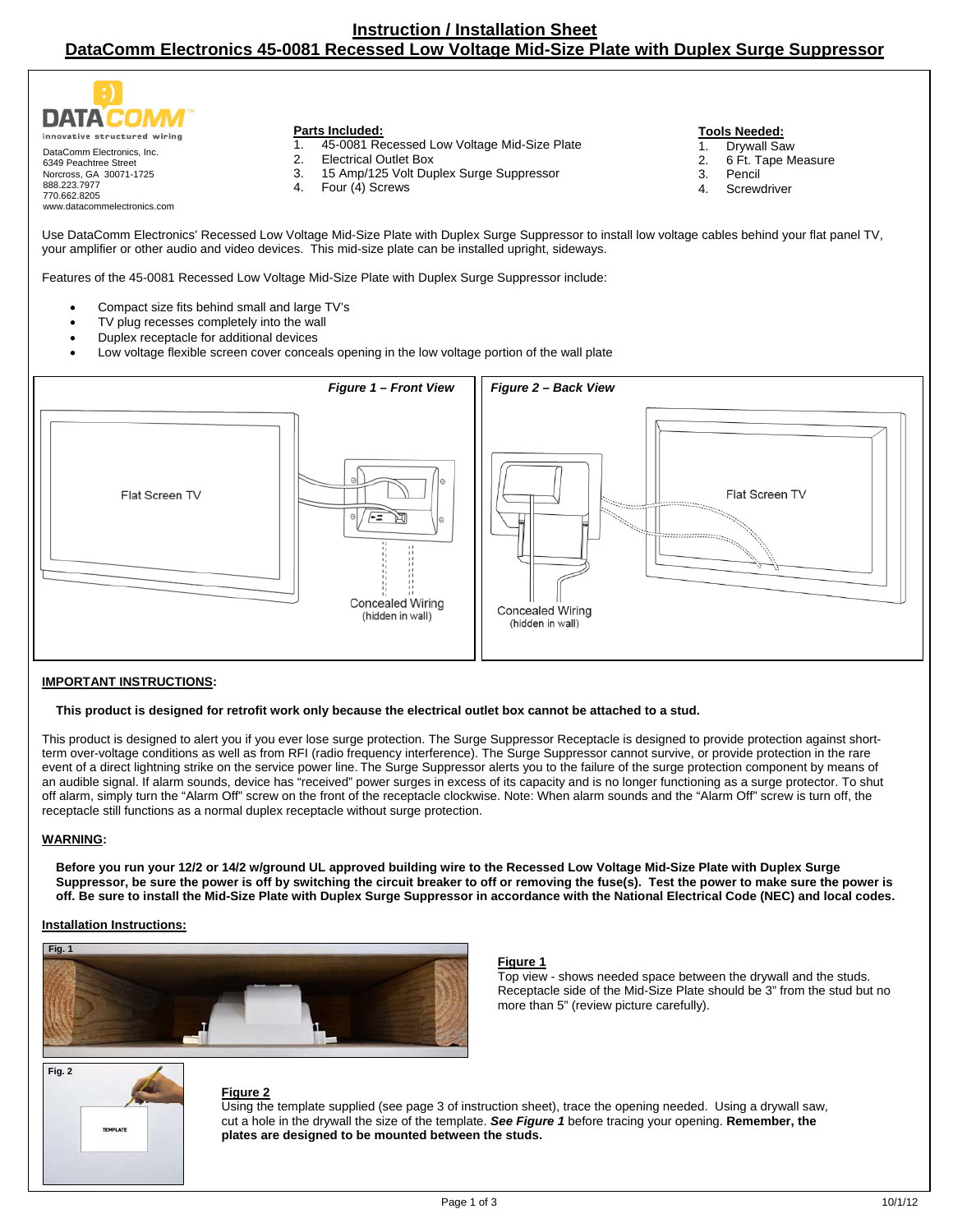





# **Figure 4**

**Figure 3** 

Run the source of power to the included electrical outlet box.

Using the supplied Duplex Surge Suppressor, connect the Recessed Mid-Size Plate to the piece of 12/2 or 14/2 with ground UL approved electrical building wire that you have pulled from a power source. Strip off approximately 3 inches of the outer jacket of the UL approved building wire. Be careful not to cut the jacket of the inner wires. Connect the hot line (black) wire to the brass colored terminal screw and neutral (white) wire to the silver colored terminal screw. Be sure to connect the grounding (green) or bare grounding wire to the green colored terminal screw *(see Fig 3).* Once you have wired the supplied Duplex Surge Suppressor, screw the Duplex Surge Suppressor receptacle into the electrical outlet box until the receptacle is firmly secured.



#### **Figure 5**

Now use the four screws provided to secure the electrical outlet box to the mounting studs on the backside of the Mid-Size Plate.



#### **Figure 6**

*Important:* Before installing the Recessed Mid-Size Plate with Duplex Receptacle into the template opening, make sure to pull your low voltage cables through the low voltage cable opening. If you have more than 4 cables you can remove the flexible plate that seals the low voltage cable opening. This allows for more cables to be pulled through the opening.

After you have pulled your low voltage or A/V cables through the low voltage opening: Start with the bottom of the Recessed Mid-Size Plate and slowly slide the plate into the opening. Swing the top of the plate into position until the entire Mid-Size Plate is flush with the wall. Now screw down the screws with wings; these wings fasten tightly against the back of the drywall.



#### **Figure 7**

Your new 45-0081-WH Recessed Low Voltage Mid-Size Plate with Duplex Surge Suppressor is now installed and ready for the flat panel TV mount to be installed. Install your flat panel TV mounting bracket per the flat panel TV bracket manufacturer's instructions.

#### **Surge Suppressor Specifications**

Inside the Hubbell Surge Protection Receptacles are two 22mm square MOV's providing 240 joules /15000A of surge protection for each mode. Meets UL Standards 1449 3rd Edition and 498: CSA Certified.

Damage-alert alarm sounds when surge protection is no longer functioning and keeps sounding until the muting screw is utilized or the receptacle is replaced. Power-on indicator light verifies instantly that power is available at the receptacle and the suppression circuit is fully functional; light off means power has been interrupted, flashing light indicates surge protections circuitry has been damaged.

Replacement surge suppressor can be purchased from DataComm Electronics or an authorized Hubbell Wiring Device distributor.

| 2-Pole 3-Wire<br><b>Grounded</b><br>60 Hz | <b>Total Maximum</b><br><b>Surge Dissipation</b> | <b>Maximum Surge</b><br><b>Current</b> | <b>Surge Protection</b>                              | Clamping<br><b>Response Time</b> |
|-------------------------------------------|--------------------------------------------------|----------------------------------------|------------------------------------------------------|----------------------------------|
| 15A-125V                                  | 480 Joules                                       | 15,000 Amps                            | Hot/Neutral,<br>Hot/Ground,<br><b>Neutral/Ground</b> | 1 Nanosecond                     |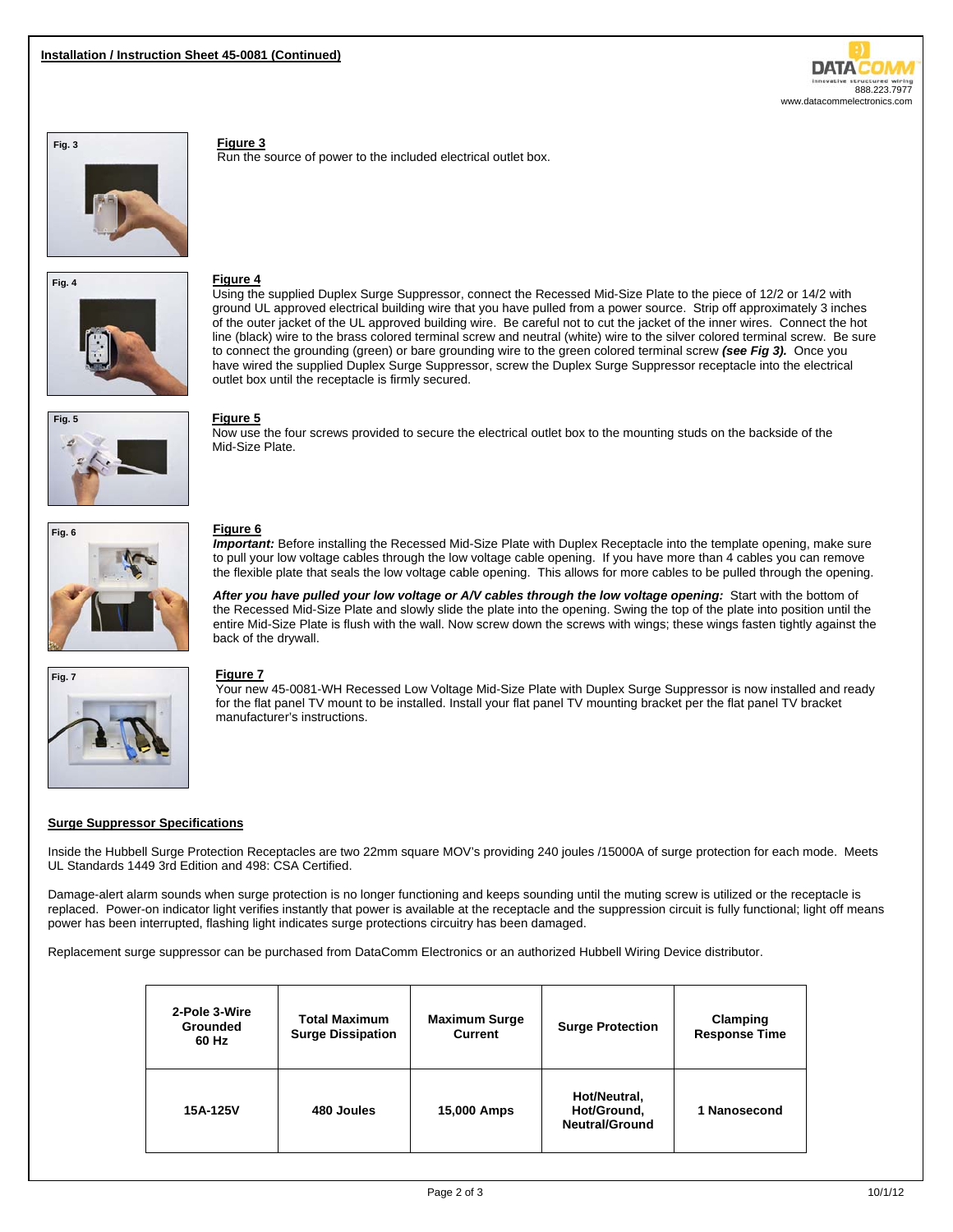

#### **WARNING**

- **DataComm Electronics' products shall be installed and used only as indicated in DataComm Electronics' product instruction sheets.**
- **Instruction sheets are available online at www.datacommelectronics.com.**

#### **CAUTION**

- **For shock protection, this device must be properly grounded.**
- **Use copper wire only with this device.**

### **IMPORTANT INSTRUCTIONS**

- **Read and understand all instructions.**
- **Follow all warnings and instructions marked on the product.**
- **Do not use this product near water, for example near a bath tub, wash bowl, kitchen sink, laundry tub, in a wet basement, or near a swimming pool.**
- **SAVE THESE INSTRUCTIONS.**

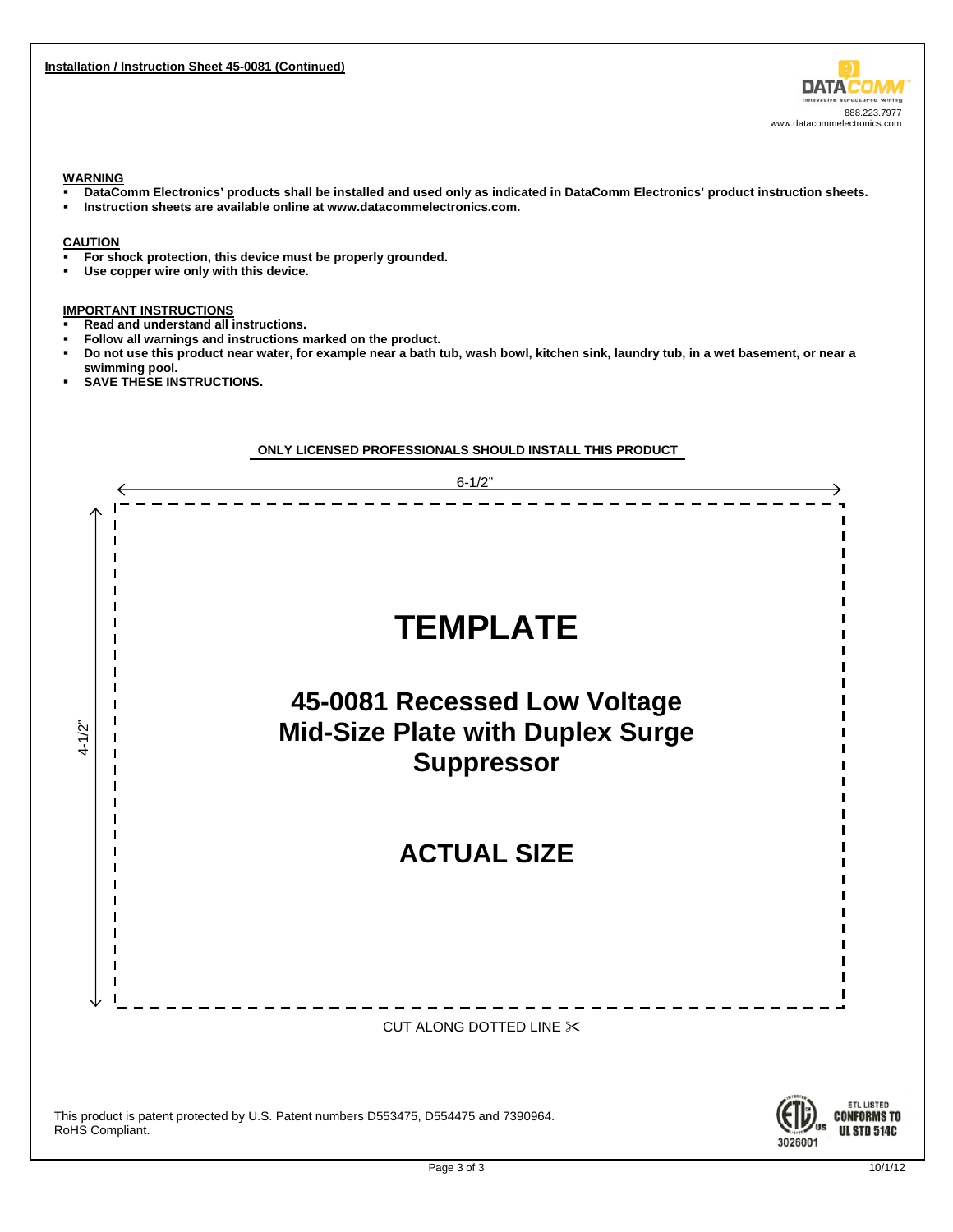**Instruction / Installation Sheet Recessed Low Voltage Mid-Size Plate with 20 Amp Duplex Receptacle Part # 45-0072-WH**



**DataComm Electronics, Inc. 6349 Peachtree Street Norcross, GA 30071-1725 888.223.7977 770.662.8205 www.DataCommElectronics.com**

### **Parts Included:**

- Recessed Low Voltage Mid-Size Plate
- Steel Electrical Box
- 20 Amp/125 Volt Tamper Resistant Duplex Receptacle
- Four (4) Steel Electrical Box Mounting Screws

### **Tools Required:**

- Drill with Phillips Bit or Phillips Head Screw Driver
- Pen or Pencil
- Sheetrock Saw or Utility Knife
- 6 Ft. Tape Measure

Use the Recessed Low Voltage Mid-Size Plate with 20 Amp Duplex Receptacle to install low voltage cables behind your HDTV or other display device. The plate can be installed upright or sideways *(see Figures 1 & 2)*.

Features of the Recessed Low Voltage Mid-Size Plate with 20 Amp Duplex Receptacle include:

- Compact size fits behind small and large TV's
- HDTV/display device plug recesses completely into the wall when plugged into the Mid-Size Plate
- 20 Amp Duplex Receptacle and Steel Electrical Box for commercial requirements
- Low voltage flexible screen cover conceals low voltage pass-through opening



#### **IMPORTANT INSTRUCTIONS:**

**This product is designed for retrofit work only because the electrical outlet box cannot be attached to a stud.** 

#### **WARNING:**

**Before running 12/2 w/ground UL approved building to the Recessed Low Voltage Mid-Size Plate with 20 Amp Duplex Receptacle, be sure the power is off by switching the circuit breaker to off or removing the fuse(s). Test the power to make sure the power is off. Be sure to install the Mid-Size Plate with Duplex Receptacle in accordance with the National Electrical Code (NEC) and local codes.**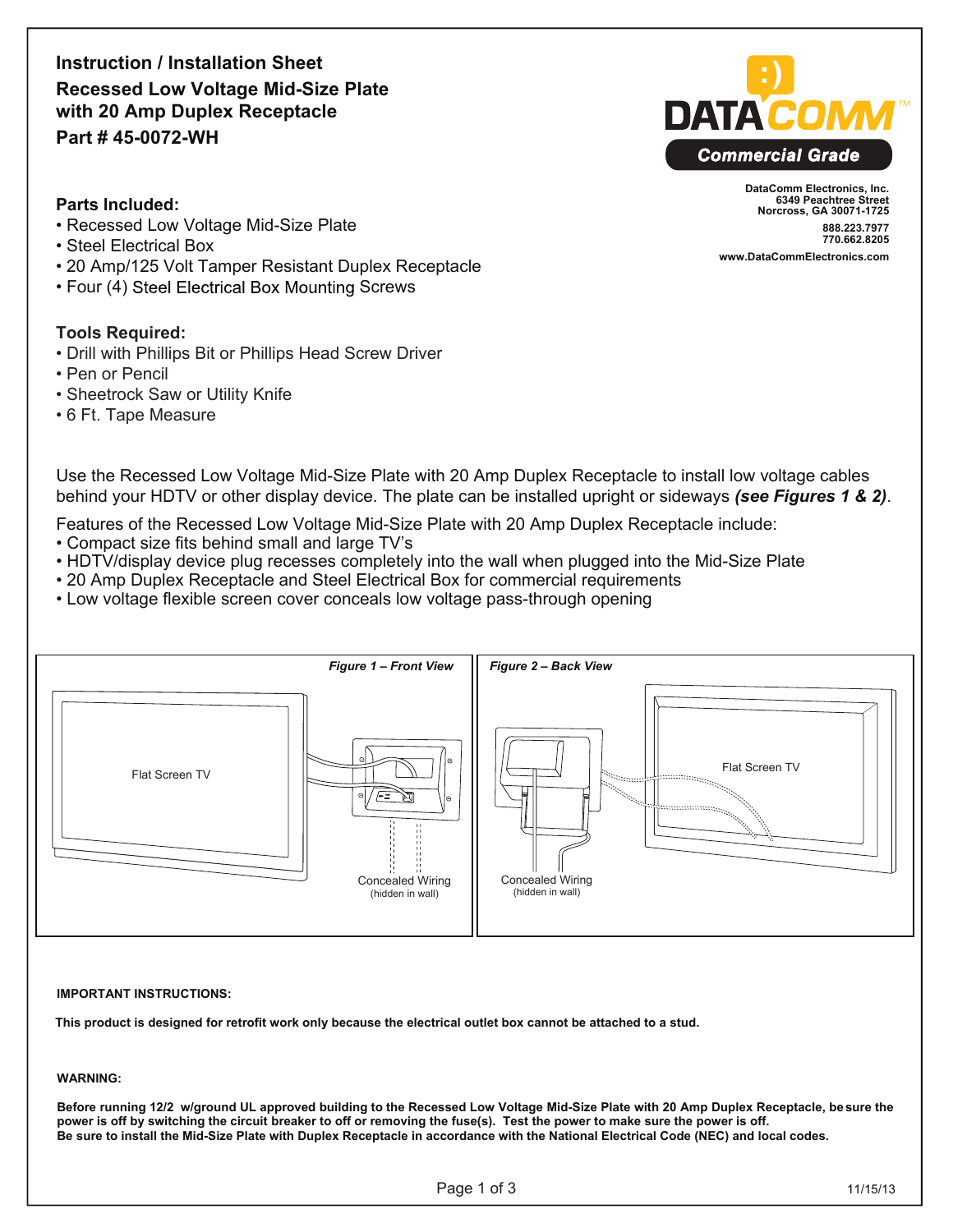**Instruction / Installation Sheet Recessed Low Voltage Mid-Size Plate with 20 Amp Duplex Receptacle Part # 45-0072-WH** *CONTINUED*



**www.DataCommElectronics.com**

# **Installation Instructions:**



### **Figure 1:**

Top view - shows needed space between the drywall and the studs. Receptacle side of the Mid-Size Plate should be 3" from the stud but no more than 5" (review picture carefully).



### **Figure 2:**

Cut out the supplied template on page 3 of this instruction sheet. Place the template on the wall in the desired install location. Using your pen or pencial, trace the template on the wall. Using a drywall saw or utility knife, cut a hole in the drywall the size of the template. See Figure 1 before tracing your opening. Remember, this wall plate is designed to be installed between the studs. It cannot be installed on top of a stud.



## **Figure 3:**

Run the source of power to the included steel electrical box. Be sure to follow all local electrical codes.



# **Figure 4:**

Connect the suplied 20 Amp Duplex Receptacle to a piece of 12/2 w/ ground UL approved electrical building wire that you have pulled from a power source. Strip off approximately 3 inches of the outer jacket of the wire. Be careful not to cut the jacket of the inner wires. Connect the hot line (black) wire to the brass colored terminal screw and neutral (white) wire to the silver colored terminal screw. Be sure to connect the grounding (green) or bare grounding wire to the green colored terminal screw. Once you have wired the 20 Amp Duplex Receptacle, screw it into the Steel Electrical Box until the receptacle is firmly secured.



### **Figure 5:**

Use the four provided screws to secure the Steel Electrical Box and Receptacle to the mounting studs on the backside of the Recessed Low Voltage Mid-Side Plate.



# **Figure 6:**

*Important:* Before installing the Mid-Size Plate into the template opening, make sure to pull your low voltage cables through the low voltage cable opening. If you have more than 4 cables you can remove the flexible plate that seals the low voltage cable opening.

*After low voltage pass through:* Start with the bottom of the Mid-Size Plate and slowly slide it into the opening. Swing the top of the plate into position until the entire Mid-Size Plate is flush with the wall. Now screw down the screws with wings; these wings fasten tightly against the back of the drywall.



### **Figure 7:**

Your new Recessed Low Voltage Mid-Size Plate with 20 Amp Duplex Receptacle is now installed and ready for the TV mount to be installed. Install your TV mount bracket per the TV bracket manufacturer's instructions.